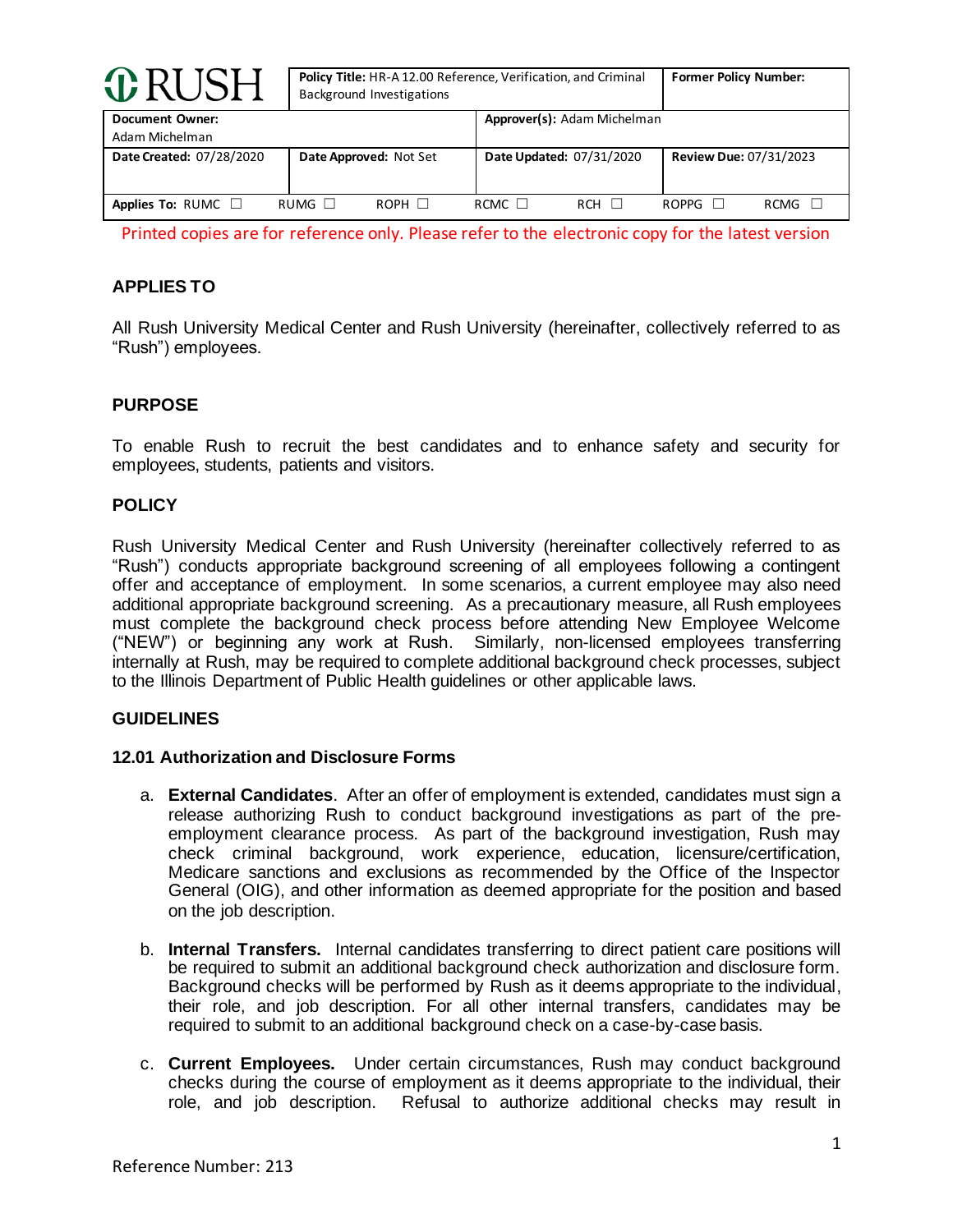| <b>O</b> RUSH                            | Policy Title: HR-A 12.00 Reference, Verification, and Criminal<br>Background Investigations | <b>Former Policy Number:</b>              |                               |  |
|------------------------------------------|---------------------------------------------------------------------------------------------|-------------------------------------------|-------------------------------|--|
| <b>Document Owner:</b><br>Adam Michelman |                                                                                             | Approver(s): Adam Michelman               |                               |  |
| Date Created: 07/28/2020                 | Date Approved: Not Set                                                                      | Date Updated: 07/31/2020                  | <b>Review Due: 07/31/2023</b> |  |
| Applies To: RUMC $\Box$                  | $ROPH$ $\Box$<br>RUMG $\Box$                                                                | RCMC $\Box$<br><b>RCH</b><br>$\mathbf{1}$ | <b>RCMG</b><br>$ROPPG$ $\Box$ |  |

Printed copies are for reference only. Please refer to the electronic copy for the latest version

termination of employment. Rush will also perform monthly Medicare sanctions and exclusions checks.

**Failure to Disclose.** Information obtained in a background check will be compared with information provided in the Rush Employment Application and the Criminal History Disclosure. Employees who provide false, incomplete, or misleading information on any hiring document, form, resume, or in an interview may be terminated or disciplined, depending on the circumstances.

Furthermore, Rush employees are required to notify their manager, and the AVP, Employee/Labor Relations or his/her designee, if they are convicted of any crime(s) (misdemeanor or felony) while employed at Rush. This disclosure requirement includes any and all convictions that occur after submission of the Criminal History Disclosure form. Rush employees who fail to disclose convictions within five (5) business days of the conviction may be subject to discipline up to and including termination of employment.

#### **12.02 REFERENCE CHECKS**

- a. Reference checks may be conducted to confirm previous employment, work history, and other relevant information as deemed necessary by Rush.
- b. Additional reference checks may be performed by Rush for employees being considered for promotions or transfers.

## **12.03 CRIMINAL BACKGROUND CHECKS**

- a. Criminal background checks are conducted on all individuals in accordance with the Fair Credit Reporting Act and the Illinois Health Care Worker Background Check Act (HCWBCA). Employment at Rush is expressly conditioned upon the results of the criminal background check investigation. However, disclosure of arrests or sealed or expunged records of conviction are not required under Illinois law.
- b. The Illinois Department of Public Health (IDPH) requires an additional fingerprint-based background check for non-licensed patient care workers. In addition, IDPH maintains a list of certain convictions which would prohibit individuals from working in non-licensed patient care roles unless granted a waiver as provided in the Health Care Worker Background Check Act (HCWBCA). If a background check reveals that the individual has been convicted of a crime, he/she will be given information regarding the fingerprintbased background check and waiver process. If a waiver is required pursuant to the HCWBCA in order to be employed, Rush will not hold a position during the waiver request process. In cases of falsification, or omission, immediate termination of employment may result.